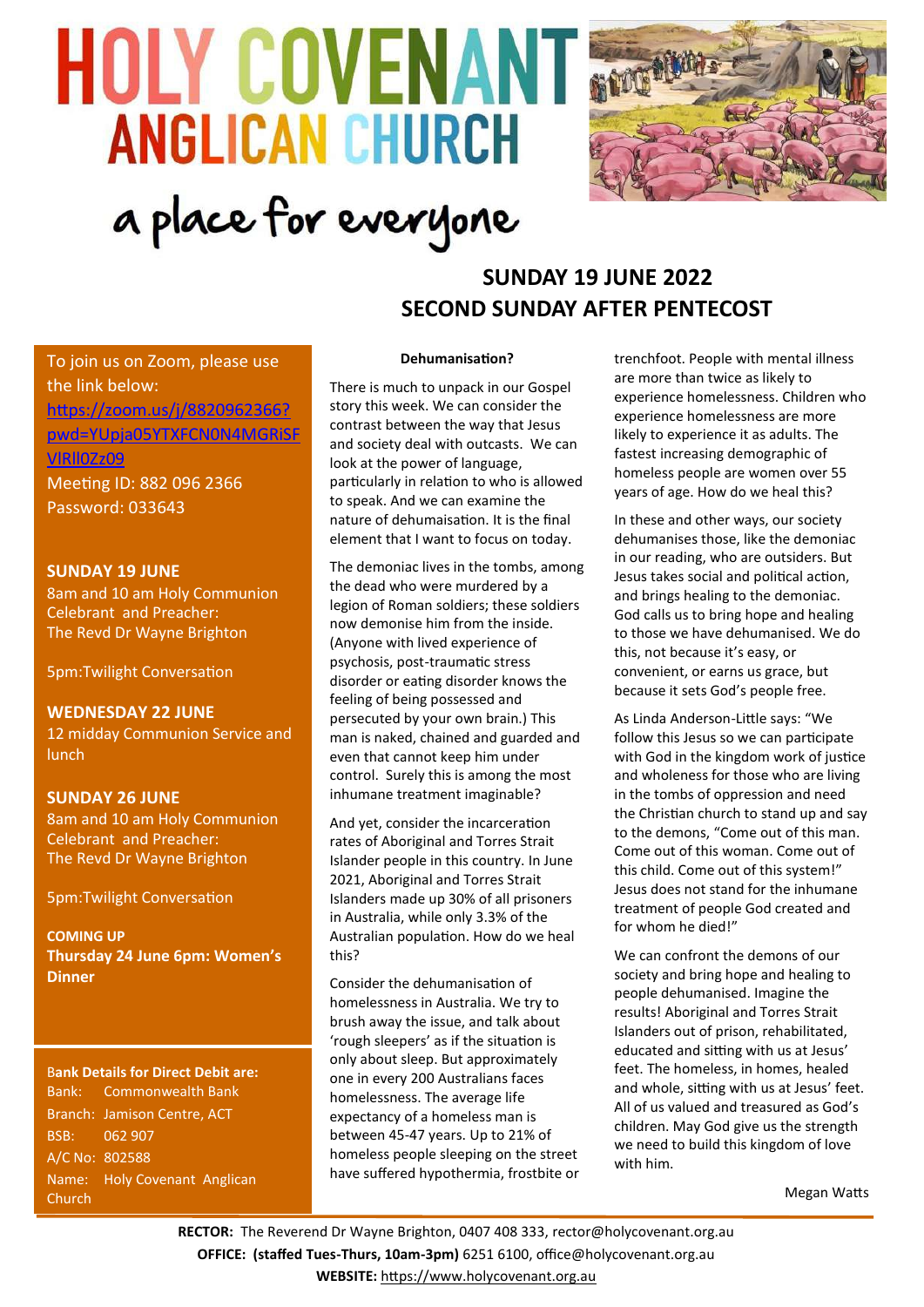

**Empathy and kindness**

One morning last week, I observed a group of

regular clients chatting. I overheard one of the group say 'don't worry, I'm sure they will help!' I approached and offered the group a cup of coffee which they enthusiastically accepted.

One of our clients told me that they had met P wandering the streets the night before. I approached P and introduced myself, offering a chat.

As we walked to a more private place , P explained that she needed assistance getting home. She had come to Canberra mistakenly and wanted to return to Sydney. P had reacted to an argument with a close relative by getting on a train to escape the situation, using all the money she had in her pocket to do so. Since the previous Friday, P had been sleeping on the street and begging for food to get by, until she met a group of people who happened to be SJC clients. The group told her that SJC could help her with food and assist her in returning home.

P provided me with the name of the emergency accommodation centre in Sydney where she had been

staying. While the volunteers helped P with her physical needs, I investigated travel options. P was amazed at all the help she was receiving and couldn't believe how fortunate she was to run into a group of people who told her about SJC.

SJC was able to buy P a ticket to Sydney, provide her with winter clothes, a bag with food and a bus ticket to Jolimont Centre. We also referred her to appropriate emergency relief and mental health support organisations in Sydney.

We thanked the group of clients for helping P out – they were grateful for the positive feedback, and more so that we could support their new friend.

This is a great example of how showing kindness and empathy has a flow on effect to other members of the community, and how being kind and compassionate to others can help make you feel good as well.

Thank you SO MUCH to SJC donors for your generous donations; this story reflects how your kindness and empathy impacts the lives of the most vulnerable in our community.

**Items Required: Vegemite, Fruit Salad, 1kg rice, Olive or Canola Oil, Chunky Soup**



Congratulations to Bea and Alan Duncan, who celebrate their 60th wedding anniversary on 23 June 2022!

#### **Diamond Wedding Anniversary.**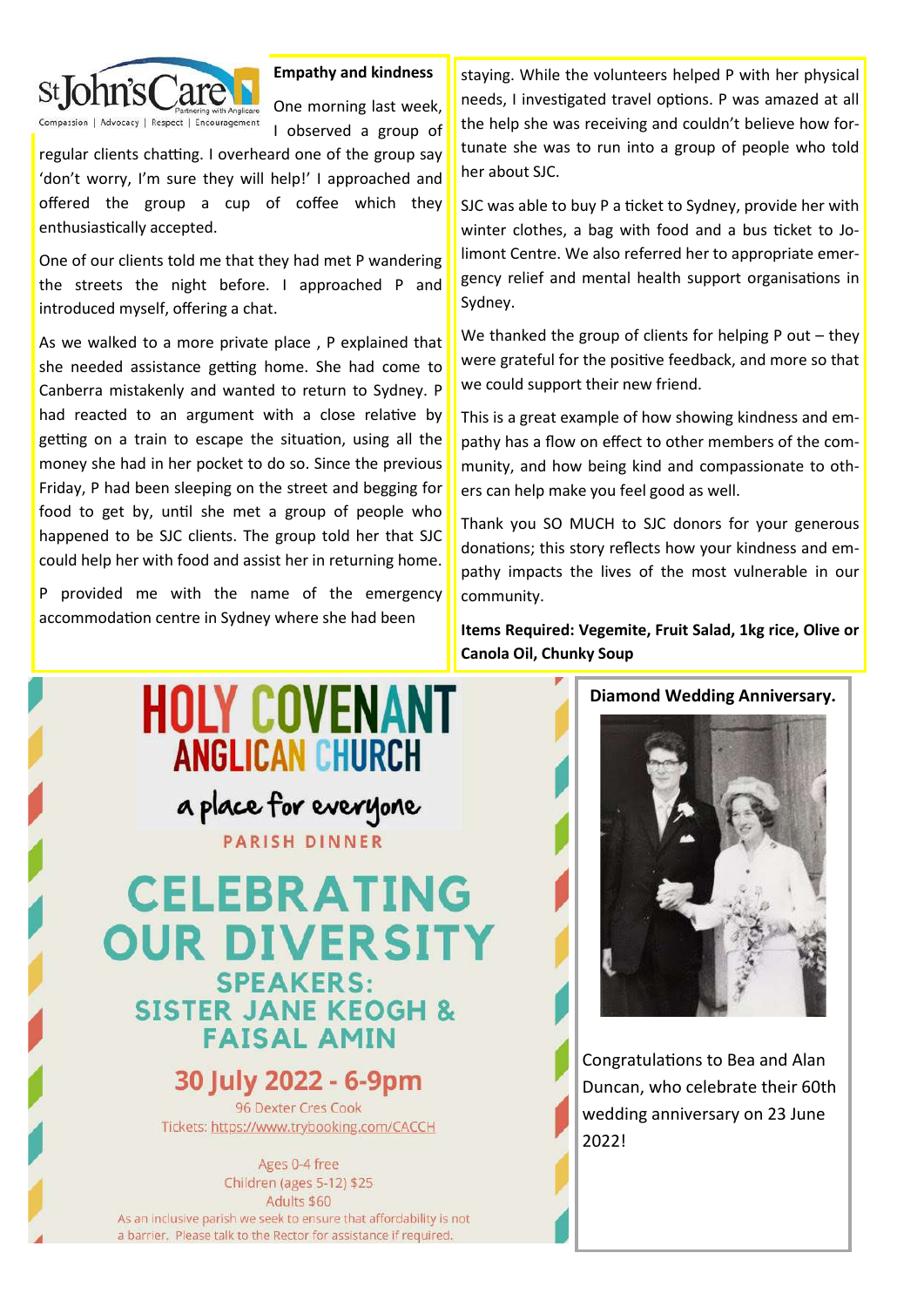#### **A journey of seeking**

*Sit here while I go over there and pray. Mat 26:36*

The sacred space is dew laden, mist covered and still. Ever so still and quiet; there is a peace about it. I think the birds are still tucked up in their feathers because there is not a sound. My eyes go to the garden, already turning into its winter look as if dying for the season. But then I see there are green leaves of jonquils rising from the cold ground, that in their time will flower in their glory. Buds are forming on the Daphne bush where I try to catch the smell of that heavenly perfume but it's too soon yet.

Going to the sacred space is a bit like going on a pilgrimage for it is a journey in itself, not of distance but of seeking God where we are. Isn't that what a pilgrimage is about? A place to go, to reflect, to cast off your cares and see and seek and find God?

Where is your favourite pilgrimage? Where do you seek and find God?

The grace of our Lord Jesus Christ be with you. Anne, servant of the Lord.



[https://comewalkwithme](https://comewalkwithme-reflections.blogspot.com)-reflections.blogspot.com

The journey begins

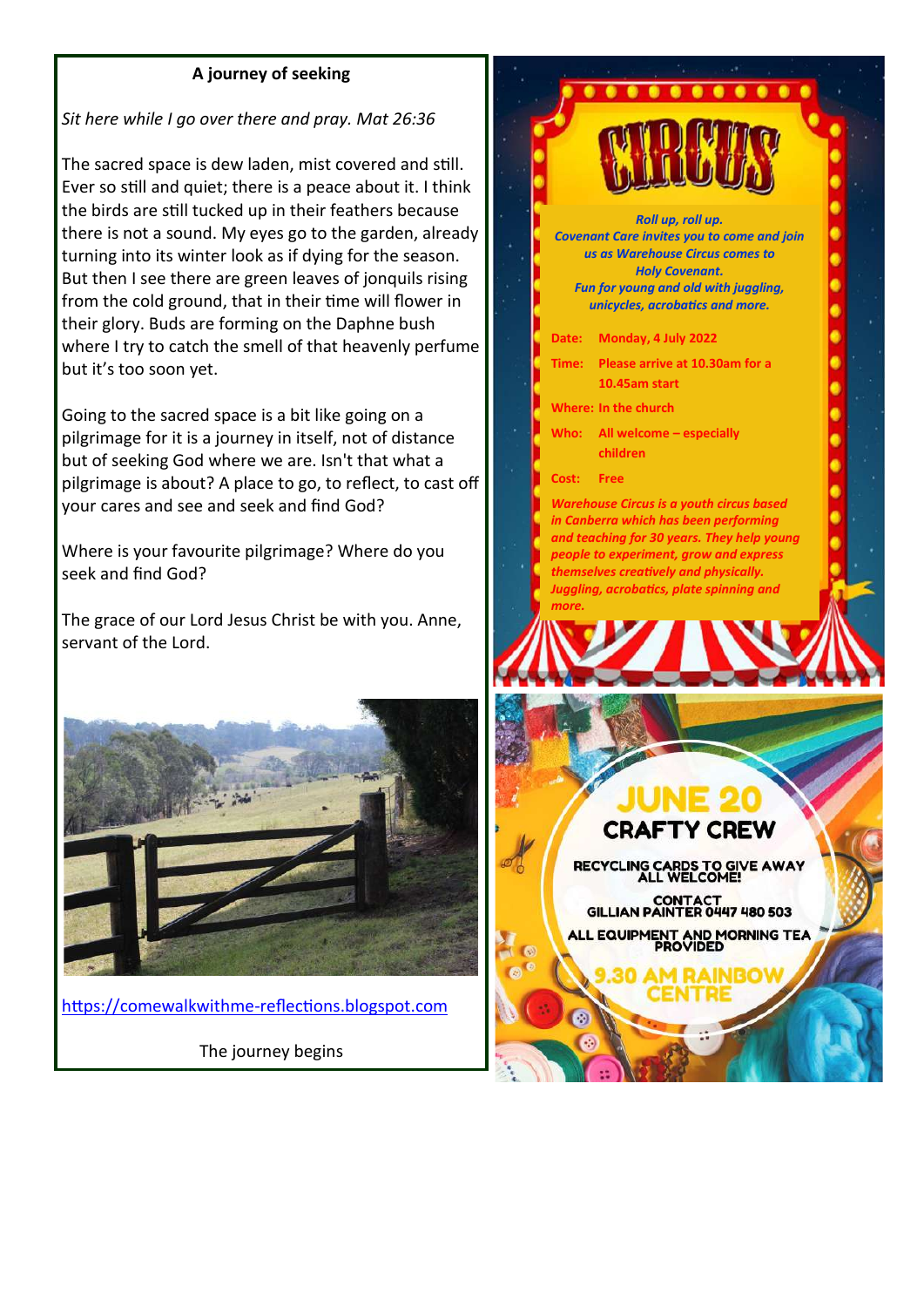#### **An update for those praying for Claire**

Claire Whelband has now been home from hospital for over 141 days. That means she has now lived at home longer than she was in hospital. At nine months of age, she weighs 5kg, laughs, rolls over, and is starting on solids. So far she is not allergic to anything that her brother has anaphylaxis to, so that's a big win! She has been cleared of any genetic disabilities, her heart does not require surgery, and her risk of Cerebral Palsy is the same as any full-term baby.

Claire's mum and dad and big brother Thomas are very thankful for your continued prayer support. Mum has been diagnosed with PTSD as a result of Claire's birth and hospitalization, and Thomas has developed night terrors. Dad is holding it together, but we suspect if he told a doctor the whole story he would probably score a new diagnosis too.

You are welcome to continue to hold this family in your prayers.



#### **Safe Ministries update**

Volunteers are the life blood of any church. So many things couldn't operate without your help. Safe ministry training programs and screening requirements have emerged to help churches to function better. As part of its annual return to the Diocese, the Rector and Chair of Parish Council must certify that each person involved in ministry has met all safe ministry requirements. To ensure that all ministry activity can continue in the parish all volunteers will need to complete their training and screening by **Sunday 17 July** 

The Rector and Wardens are reviewing this weekly, to ensure the return can be submitted.

Some of the statistics on **outstanding items** as at 6pm on Thursday 16/6:

Safe Ministries Declaration: 46 Safe Ministries Check: 55 Training or Refresher required: 68 WWVP CARDS: 13

Joh Sheehan and Anne McDowell have already devoted a huge number of hours to this task, and we thank them. Their message for anyone who is yet to update their Safe Ministries screening require-

ments—please do this sooner rather than later. If cost of training is a barrier, please contact the office for details of the Parish Training Cost Code.

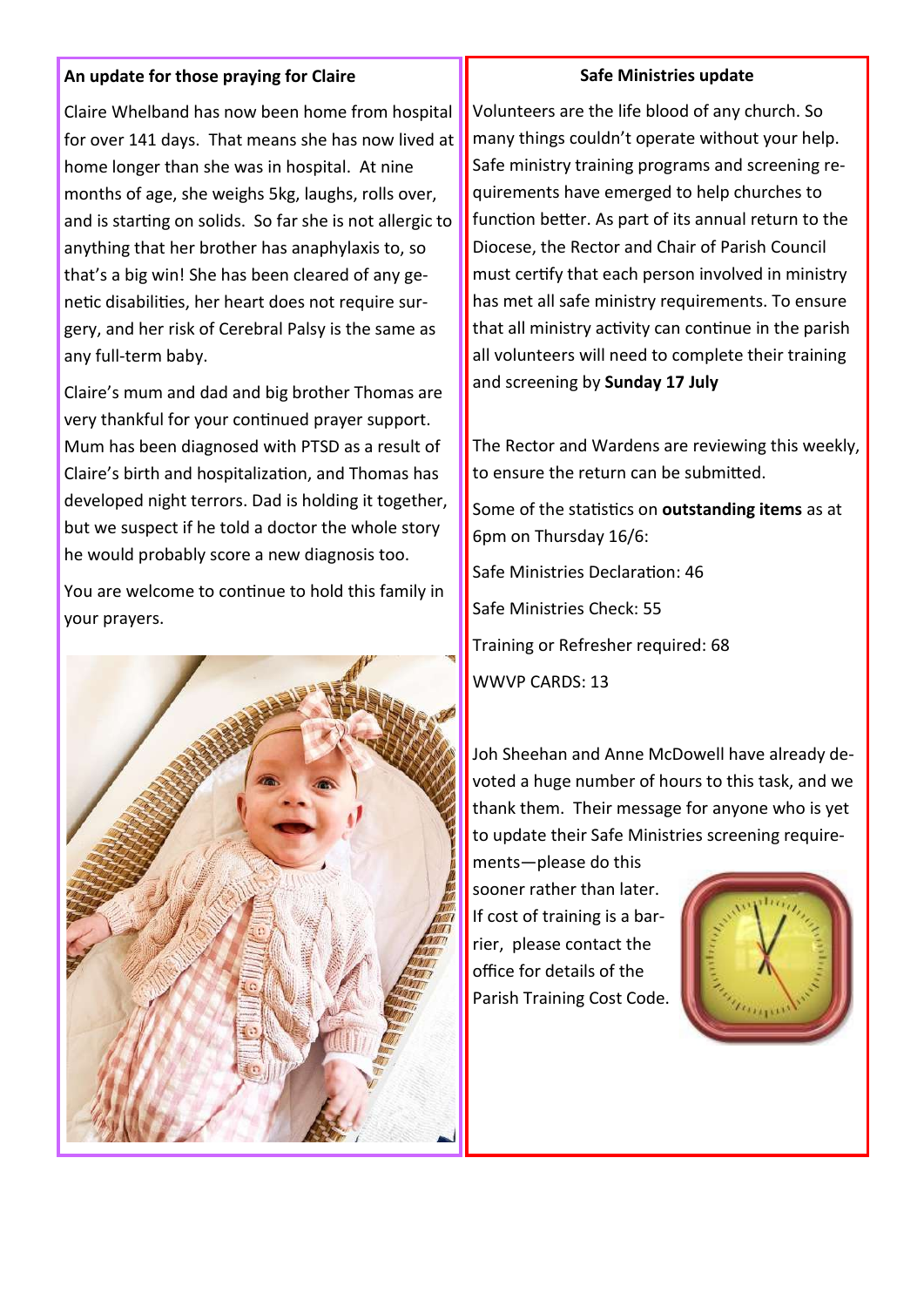#### **Parish Dinner Preparations**

It's all systems go for the preparations for the Parish Dinner on 30 July (see p.1 for details of the dinner itself). In terms of preparations, there's a number of ways you can get involved.

*Sign-up sheet:* There is a sign up sheet for the dinner on the noticeboard at the back of the church. You can add your name and any special food requirements directly, or email the office and Megan will add your details for you.

*Invite your family, friends & neighbours:* The dinner is a great opportunity to introduce people you know to Holy Covenant. Our guest speakers have fascinating stories to share, that will be a blessing to all who hear. Maybe you can put a table together?

*Host a table:* Want to meet new people, or keen to catch up with someone specific? Be a table host.

*Silent auction:* This is one of the important fundraising elements of the night, and it's also a lot of fun. Of course, for the auction to happen, there needs to be items to auction. If you have donations for the auction, please email the details to the office.

*Volunteering opportunities:* As with any Parish event, the dinner can't happen without a team of volunteers. Setting up the worship centre before the event, packing up afterwards, running the PA desk, making announcements, managing the silent auction— these are the jobs that spring to mind, but there may be more!





# **WOMEN'S DINNER**

Friday 24 June, 6pm for 6.30pm Holy Covenant Anglican Church Worship Centre **BYO Drinks** Cost: \$15

Sign up sheet at the back of the church or RSVP to Libby by 21 June -0419 603 228